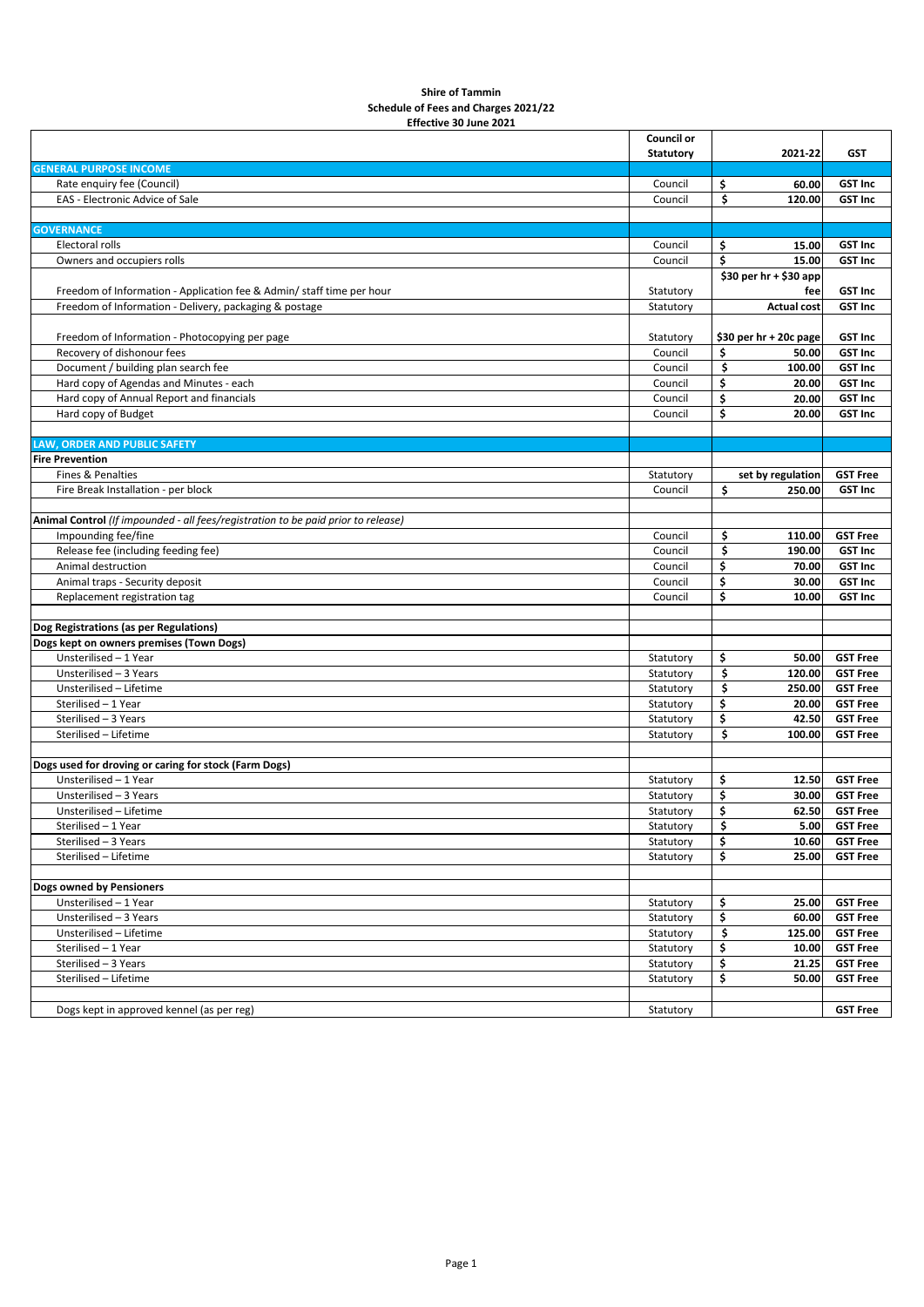|                                                                                                                                                                                                                                       | Council or             |                                          |                                    |
|---------------------------------------------------------------------------------------------------------------------------------------------------------------------------------------------------------------------------------------|------------------------|------------------------------------------|------------------------------------|
|                                                                                                                                                                                                                                       | <b>Statutory</b>       | 2019-20                                  | <b>GST</b>                         |
| <b>Cat Registrations (as per Regulations)</b>                                                                                                                                                                                         |                        |                                          |                                    |
| Cat registration                                                                                                                                                                                                                      |                        |                                          |                                    |
| Sterilised - 1 Year<br>Sterilised - 3 Years                                                                                                                                                                                           | Statutory<br>Statutory | \$<br>20.00<br>\$<br>42.50               | <b>GST Free</b><br><b>GST Free</b> |
| Sterilised - Lifetime                                                                                                                                                                                                                 | Statutory              | \$<br>100.00                             | <b>GST Free</b>                    |
| <b>Cats owned by Pensioners</b>                                                                                                                                                                                                       |                        |                                          |                                    |
| Sterilised - 1 Year                                                                                                                                                                                                                   | Statutory              | \$<br>10.00                              | <b>GST Free</b>                    |
| Sterilised - 3 Years                                                                                                                                                                                                                  | Statutory              | \$<br>21.25                              | <b>GST Free</b>                    |
| Sterilised - Lifetime                                                                                                                                                                                                                 | Statutory              | \$<br>50.00                              | <b>GST Free</b>                    |
| Registrations completed after the 31st May in any year, for that registration year, 50% of applicable fee payable                                                                                                                     |                        |                                          |                                    |
| Cat breeder application & annual renewal fee - per cat                                                                                                                                                                                | Statutory              | \$<br>100.00                             | <b>GST Free</b>                    |
|                                                                                                                                                                                                                                       |                        |                                          |                                    |
| Other                                                                                                                                                                                                                                 |                        |                                          |                                    |
|                                                                                                                                                                                                                                       |                        | at cost (MWS to                          |                                    |
| Removal of abandoned vehicles                                                                                                                                                                                                         | Council                | quote)                                   | <b>GST Inc</b>                     |
| Impounding of vehicle fine                                                                                                                                                                                                            | Council                | \$<br>100.00                             | <b>GST Inc</b>                     |
| Impounding of vehicle per day                                                                                                                                                                                                         | Council                | \$<br>20.00                              | <b>GST Inc</b>                     |
| <b>BUILDING</b>                                                                                                                                                                                                                       |                        |                                          |                                    |
| Approvals and Inspections under the Building Act 2011 and Regulations 2012 - as per Regulation                                                                                                                                        |                        |                                          |                                    |
|                                                                                                                                                                                                                                       |                        | 0.19% of Estimated                       |                                    |
|                                                                                                                                                                                                                                       |                        | Value (Minimum Fee                       |                                    |
| Certified application for a building permit for a Class 1 or Class 10 building or incidental structure                                                                                                                                | Statutory              | \$105.00                                 | <b>GST Free</b>                    |
|                                                                                                                                                                                                                                       |                        | 0.09% of Estimated                       |                                    |
|                                                                                                                                                                                                                                       |                        | Value (Minimum Fee                       |                                    |
|                                                                                                                                                                                                                                       |                        | \$105.00                                 |                                    |
| Certified application for a building permit for a Class 2 to Class 9 building or incidental structure                                                                                                                                 | Statutory              |                                          | <b>GST Free</b>                    |
|                                                                                                                                                                                                                                       |                        | 0.38% of Estimated<br>Value (Minimum Fee |                                    |
| Certificate of Design Compliance for a Building Permit Certified                                                                                                                                                                      | Council                | \$400.00)                                |                                    |
|                                                                                                                                                                                                                                       |                        | 0.32% of Estimated                       |                                    |
|                                                                                                                                                                                                                                       |                        | Value (Minimum Fee                       |                                    |
| Uncertified application for a building permit (s.16 (1))                                                                                                                                                                              | Statutory              | \$105.00)                                | <b>GST Free</b>                    |
| Demolition work in respect of a Class 1 or Class 10 building or incidental structure                                                                                                                                                  | Statutory              | \$<br>105.00                             | <b>GST Free</b>                    |
|                                                                                                                                                                                                                                       |                        | 105.00 for each                          |                                    |
| Demolition work in respect of a Class 2 or Class 9 building or incidental structure                                                                                                                                                   | Statutory              | storey of the building                   | <b>GST Free</b>                    |
| Application to extend the time during which a building or demolition permit has effect (s.32(3)(f))                                                                                                                                   | Statutory              | \$<br>105.00                             | <b>GST Free</b>                    |
| Application for an occupancy permit for a completed building (s.46)                                                                                                                                                                   | Statutory              | \$<br>105.00                             | <b>GST Free</b>                    |
| Application for a temporary occupancy permit for an incomplete building (s.47)                                                                                                                                                        | Statutory              | \$<br>105.00                             | <b>GST Free</b>                    |
|                                                                                                                                                                                                                                       |                        | \$<br>105.00                             |                                    |
| Application for modification of an occupancy permit for additional use of a building on a temporary basis (s.48)                                                                                                                      | Statutory              |                                          | <b>GST Free</b>                    |
|                                                                                                                                                                                                                                       |                        | \$<br>105.00                             |                                    |
| Application for a replacement occupancy permit for permanent change of the building use, classification (s.49)<br>Application for an occupancy permit or building approval certificate for registration of strata scheme, plan for re | Statutory              | \$11.60 for each                         | <b>GST Free</b><br><b>GST Free</b> |
| subdivision $(s.50(1)$ and $(2))$                                                                                                                                                                                                     | Statutory              | strata unit covered                      |                                    |
|                                                                                                                                                                                                                                       |                        | by the application,                      |                                    |
|                                                                                                                                                                                                                                       |                        | but not less than                        |                                    |
|                                                                                                                                                                                                                                       |                        | \$115                                    |                                    |
|                                                                                                                                                                                                                                       |                        | 0.18% of the                             |                                    |
|                                                                                                                                                                                                                                       |                        | <b>Estimated Value of</b>                |                                    |
|                                                                                                                                                                                                                                       |                        | the works as                             |                                    |
|                                                                                                                                                                                                                                       |                        | determined by the<br>Permit Authority.   |                                    |
|                                                                                                                                                                                                                                       |                        | (Minimum Fee                             |                                    |
| Application for an occupancy permit for a building in respect of which unauthorised work has been done (s.52(2))                                                                                                                      | Statutory              | \$105.00                                 | <b>GST Free</b>                    |
|                                                                                                                                                                                                                                       |                        | 0.38% of the                             |                                    |
|                                                                                                                                                                                                                                       |                        | <b>Estimated Value of</b>                |                                    |
|                                                                                                                                                                                                                                       |                        | the works as                             |                                    |
|                                                                                                                                                                                                                                       |                        | determined by the                        |                                    |
|                                                                                                                                                                                                                                       |                        | Permit Authority.                        |                                    |
| Application for a building approval certificate for a building in respect of which unauthorised work has been done<br>(s.51(3))                                                                                                       |                        | (Minimum Fee                             | <b>GST Free</b>                    |
| Application to replace an occupancy permit for an existing building (S.52(1))                                                                                                                                                         | Statutory<br>Statutory | \$105.00<br>\$<br>105.00                 | <b>GST Free</b>                    |
| Application for a building approval certificate for an existing for an existing building where unauthorised work has not                                                                                                              |                        |                                          |                                    |
| been done $(s.52(2))$                                                                                                                                                                                                                 | Statutory              | \$<br>105.00                             | <b>GST Free</b>                    |
|                                                                                                                                                                                                                                       |                        | \$<br>105.00                             |                                    |
| Application to extend the time during which an occupancy permit or building approval certificate has effect (s.65(3)(a))                                                                                                              | Statutory              |                                          | <b>GST Free</b>                    |
|                                                                                                                                                                                                                                       |                        |                                          |                                    |
| Application as defined in regulation 31 (for each building standard in respect of which a declaration is sought)<br>Swimming Pool Inspection Fee (1 inspection every 4 yrs) (\$10.00p.a)                                              | Statutory<br>Statutory | \$<br>56.00                              | <b>GST Free</b><br><b>GST Free</b> |
|                                                                                                                                                                                                                                       |                        |                                          |                                    |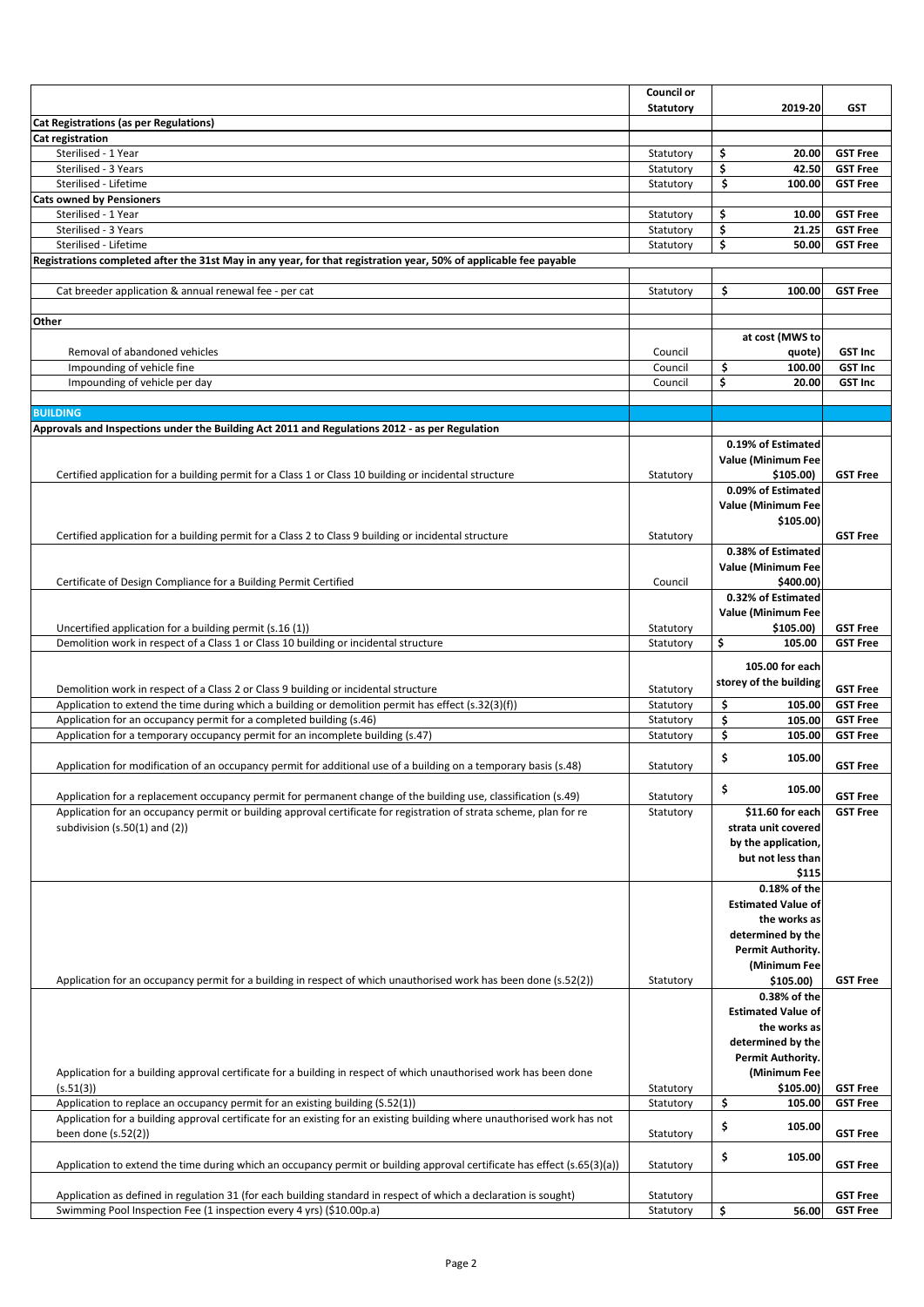|                                                                                                                                                                               | Council or             |                              |                 |
|-------------------------------------------------------------------------------------------------------------------------------------------------------------------------------|------------------------|------------------------------|-----------------|
|                                                                                                                                                                               | Statutory              | 2019-20                      | GST             |
| <b>HEALTH</b>                                                                                                                                                                 |                        |                              |                 |
| Sewage                                                                                                                                                                        |                        |                              |                 |
| Liquid Waste disposal (per litre)                                                                                                                                             | Council                | \$<br>0.14                   | <b>GST Free</b> |
| Septic Tank Application Fee (Application for the approval of a Septic Tank or apparatus)                                                                                      | Statutory              | \$<br>118.00                 | <b>GST Free</b> |
| Septic Tank Inspection Fee                                                                                                                                                    | Statutory              | \$<br>118.00                 | <b>GST Free</b> |
|                                                                                                                                                                               |                        |                              |                 |
| Application for the approval of an apparatus by the Chief Health Officer of DOH under regulation 4A-                                                                          |                        |                              |                 |
| (a) with a Local Government Report                                                                                                                                            | Council                | \$<br>61.00                  | <b>GST Inc</b>  |
| (b) without a Local Government Report under regulation 4A(4)                                                                                                                  | Council                | \$<br>110.00                 | <b>GST Inc</b>  |
|                                                                                                                                                                               |                        |                              |                 |
| Health (Offensive Trades Fees) Regulations 1976                                                                                                                               |                        |                              | <b>GST Inc</b>  |
| Slaughterhouses<br>Piggeries                                                                                                                                                  | Statutory              | \$<br>298.00<br>\$<br>298.00 | <b>GST Inc</b>  |
| Artificial Manure Depots                                                                                                                                                      | Statutory              | \$<br>211.00                 | <b>GST Inc</b>  |
| <b>Bone Mills</b>                                                                                                                                                             | Statutory              | \$<br>171.00                 | <b>GST Inc</b>  |
| Places for storing, drying or preserving bones                                                                                                                                | Statutory              | \$<br>171.00                 | <b>GST Inc</b>  |
| Butcher shop and similar                                                                                                                                                      | Statutory<br>Statutory | \$<br>171.00                 | <b>GST Inc</b>  |
| Larger Establishments                                                                                                                                                         | Statutory              | \$<br>298.00                 | <b>GST Inc</b>  |
| <b>Blood Drying</b>                                                                                                                                                           | Statutory              | \$<br>171.00                 | <b>GST Inc</b>  |
| Gut scraping, preparation of sausage skins                                                                                                                                    | Statutory              | \$<br>171.00                 | <b>GST Inc</b>  |
| Fellmongeries                                                                                                                                                                 | Statutory              | \$<br>171.00                 | <b>GST Inc</b>  |
| Manure works                                                                                                                                                                  | Statutory              | \$<br>211.00                 | <b>GST Inc</b>  |
| Fish curing establishments                                                                                                                                                    | Statutory              | \$<br>211.00                 | <b>GST Inc</b>  |
| Laundries, dry-cleaning establishments                                                                                                                                        | Statutory              | \$<br>147.00                 | <b>GST Inc</b>  |
| Bone merchant premises                                                                                                                                                        | Statutory              | \$<br>171.00                 | <b>GST Inc</b>  |
| <b>Flock Factories</b>                                                                                                                                                        | Statutory              | \$<br>171.00                 | <b>GST Inc</b>  |
| Knackeries                                                                                                                                                                    | Statutory              | \$<br>298.00                 | <b>GST Inc</b>  |
| Poultry Processing establishments                                                                                                                                             | Statutory              | \$<br>298.00                 | <b>GST Inc</b>  |
| <b>Poultry Farming</b>                                                                                                                                                        | Statutory              | \$<br>298.00                 | <b>GST Inc</b>  |
| <b>Rabbit Farming</b>                                                                                                                                                         | Statutory              | \$<br>298.00                 | <b>GST Inc</b>  |
| Fish processing establishments in which whole fish are cleaned & prepared                                                                                                     | Statutory              | \$<br>298.00                 | <b>GST Inc</b>  |
| Shellfish and Crustacean processing establishments                                                                                                                            | Statutory              | \$<br>298.00                 | <b>GST Inc</b>  |
| Any other offensive trade not specified.                                                                                                                                      | Statutory              | \$<br>298.00                 | <b>GST Inc</b>  |
|                                                                                                                                                                               |                        |                              |                 |
| <b>Other Health Licences and Fees</b>                                                                                                                                         |                        |                              |                 |
| Food Act Inspection Fee                                                                                                                                                       | Council                | \$<br>95.00                  | <b>GST Free</b> |
| Food Act Registration Fee                                                                                                                                                     | Council                | \$<br>190.00                 | <b>GST Free</b> |
| Food Act Notification Fee                                                                                                                                                     | Council                | \$<br>65.00                  | <b>GST Free</b> |
| <b>Public Building Approval</b>                                                                                                                                               | Council                | \$<br>200.00                 | <b>GST Free</b> |
| Liquor Control Act S. 39 Certificate                                                                                                                                          | Council                | \$<br>180.00                 | <b>GST Free</b> |
| Inspection of Pest Control Vehicle                                                                                                                                            | Council                | \$<br>200.00                 | <b>GST Free</b> |
| Letter of Pest Contol Vehicle Compliance                                                                                                                                      | Council                | \$<br>200.00                 | <b>GST Free</b> |
|                                                                                                                                                                               |                        |                              |                 |
| <b>Caravan Parks and Camping Grounds Regulations 1997</b>                                                                                                                     |                        |                              |                 |
| 1. Application for grant or renewal of licence - whichever is the greater amount                                                                                              |                        |                              |                 |
| (a) \$200; or                                                                                                                                                                 | Statutory              | \$<br>200.00                 | <b>GST Free</b> |
| (b) the amount calculated by multiplying the relevant amount set out in column 2 by the maximum number of sites (including any sites that may be used in an overflow area) of |                        |                              |                 |
| the particular type specified in the application.                                                                                                                             |                        |                              |                 |
| (i) Long stay sites                                                                                                                                                           | Statutory              | \$6 per site                 | <b>GST Free</b> |
| (ii) Short stay sites and sites in transit parks                                                                                                                              | Statutory              | \$6 per site                 | <b>GST Free</b> |
| (iii) Camp site                                                                                                                                                               | Statutory              | \$3 per site                 | <b>GST Free</b> |
| (iii) Overflow site                                                                                                                                                           | Statutory              | \$1.50 per site              | <b>GST Free</b> |
| 2. Additional fee for renewal after expiry (penalty)                                                                                                                          | Statutory              | \$<br>20.00                  | <b>GST Free</b> |
| 3. Temporary licence (pro rata amount of the fee payable under item 1 for the period of time for which the licence is to                                                      |                        |                              |                 |
| be in force)                                                                                                                                                                  | Statutory              | minimum of \$100.00          | <b>GST Free</b> |
| 4. Transfer of licence - reg. 55                                                                                                                                              | Statutory              | \$<br>100.00                 | <b>GST Free</b> |
|                                                                                                                                                                               |                        |                              |                 |
| <b>Trading in Public Places</b>                                                                                                                                               |                        |                              |                 |
| Street Trader's Permit - Initial Issue                                                                                                                                        | Council                | \$<br>200.00                 | <b>GST Free</b> |
| Street Trader's Permit (Food) - Renewal per year                                                                                                                              | Council                | \$<br>70.00                  | <b>GST Free</b> |
| Stallholders Permit - Initial Issue                                                                                                                                           | Council                | \$<br>66.00                  | <b>GST Free</b> |
| Stallholders Additional charge renewal (per day)                                                                                                                              | Council                | \$<br>22.00                  | <b>GST Free</b> |
| Stallholders Additional charge on renewal (per week)                                                                                                                          | Council                | \$<br>66.00                  | <b>GST Free</b> |
| Stallholders Additional charge on renewal (per year or month)                                                                                                                 | Council                | \$<br>70.00                  | <b>GST Free</b> |
| <b>Street Hawker's Permit</b>                                                                                                                                                 | Council                | \$<br>200.00                 | <b>GST Free</b> |
| Transfer of Stallholders or Traders Permit (Admin Fee)                                                                                                                        | Council                | \$<br>33.00                  | <b>GST Free</b> |
| Lodging House                                                                                                                                                                 | Council                | \$<br>200.00                 | <b>GST Free</b> |
| Temporary Building/Marquee fee min charge \$100 max charge \$500                                                                                                              | Council                | 0.20% of 10//11              | <b>GST Inc</b>  |
|                                                                                                                                                                               |                        |                              |                 |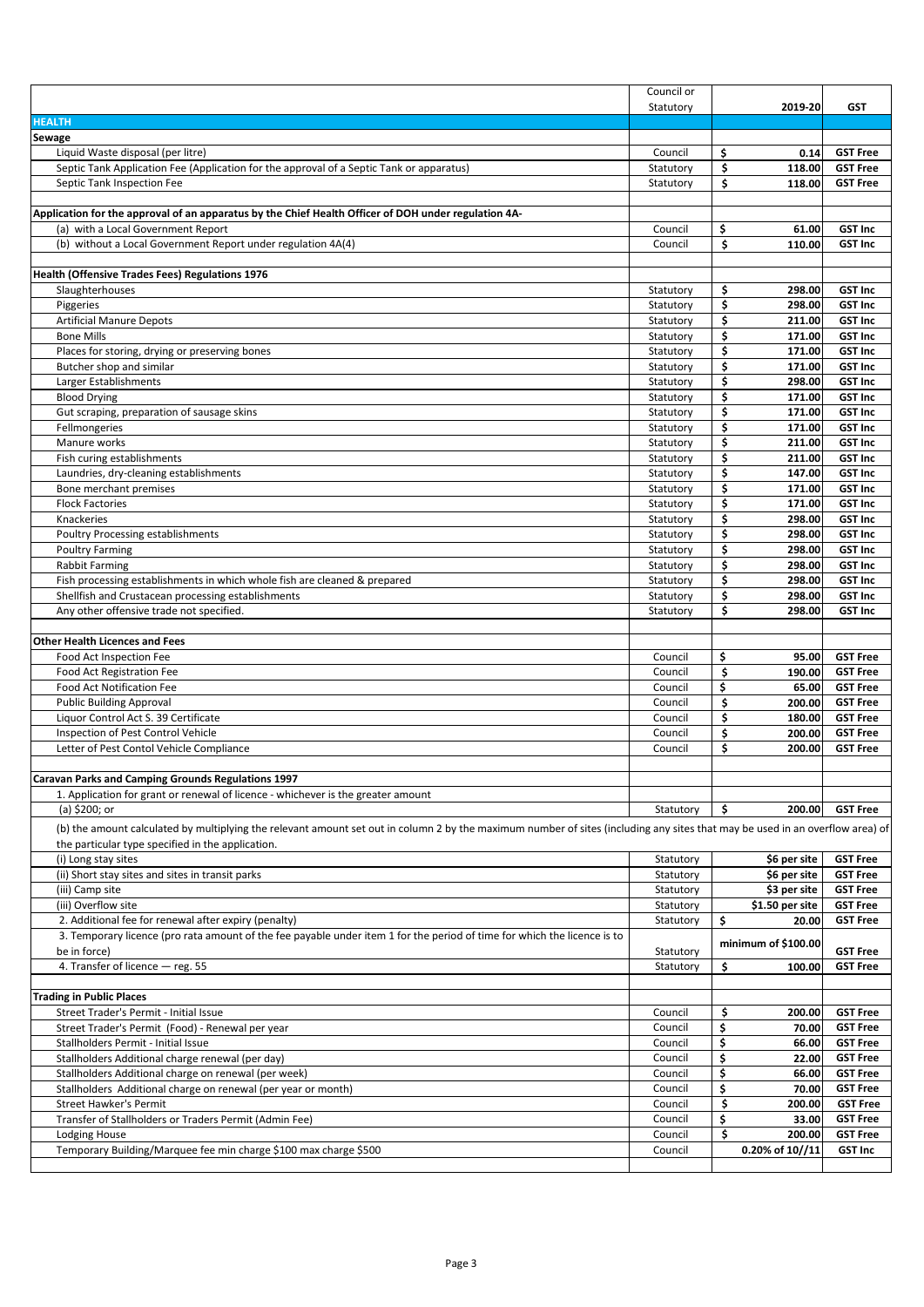|                                                                                                            | Council or         |                                                                                                 |                                   |
|------------------------------------------------------------------------------------------------------------|--------------------|-------------------------------------------------------------------------------------------------|-----------------------------------|
|                                                                                                            | <b>Statutory</b>   | 2019-20                                                                                         | <b>GST</b>                        |
| <b>HOUSING (Shire employees - 50% subsidy)</b>                                                             |                    |                                                                                                 |                                   |
| Housing Bond (4 x weeks rent)                                                                              |                    |                                                                                                 |                                   |
| Pet Bond                                                                                                   | Council            | \$<br>260.00                                                                                    | T.                                |
| 12 Russell Street weekly<br>(3x2 with garage)<br>20 Ridley Street weekly<br>(3x1 with carport)             | Council<br>Council | \$<br>300.00<br>\$<br>300.00                                                                    | T<br>T                            |
| 14 Russell Street weekly<br>(4x2 with garage)                                                              | Council            | \$<br>350.00                                                                                    | т                                 |
| 3 Nottage Way weekly<br>(3x1.5 with carport)                                                               | Council            | \$<br>220.00                                                                                    | т                                 |
| 5 Nottage Way weekly<br>(3x1.5 with carport)                                                               | Council            | \$<br>220.00                                                                                    | T                                 |
|                                                                                                            |                    |                                                                                                 |                                   |
| <b>Seniors Units (Tamma Village)</b>                                                                       |                    |                                                                                                 |                                   |
| Single tenant weekly                                                                                       | Council            | <b>As per Department</b><br>of Communities<br><b>Housing Policy - 25%</b><br>of Pension, NO CRA | т                                 |
| Couple tenant weekly                                                                                       | Council            | <b>As per Department</b><br>of Communities<br><b>Housing Policy - 25%</b><br>of Pension, NO CRA | Т                                 |
| Caravan parking bay weekly                                                                                 | Council            | \$<br>3.00                                                                                      | т                                 |
| Electricity consumption - tenants to pay<br>Gas consumption - tenants invoiced for gas usage               |                    |                                                                                                 |                                   |
|                                                                                                            |                    |                                                                                                 |                                   |
| Cooinda (Second Hand Shop)                                                                                 |                    |                                                                                                 |                                   |
| Rental weekly                                                                                              | Council            | \$<br>33.00                                                                                     | т                                 |
|                                                                                                            |                    |                                                                                                 |                                   |
| <b>COMMUNITY AMENITIES</b>                                                                                 |                    |                                                                                                 |                                   |
| <b>Sanitation Household Refuse</b>                                                                         |                    |                                                                                                 |                                   |
| Rubbish Service - 1 Green 240 litre per bin per year                                                       | Council            | \$<br>165.00                                                                                    | <b>GST Inc</b>                    |
| Rubbish Service (Pensioners/Senior Card Holders)                                                           | Council            | \$<br>82.50                                                                                     | <b>GST Inc</b>                    |
| Additional Rubbish Service (per Green 240 litre bin)                                                       | Council            | \$<br>165.00<br>\$<br>95.00                                                                     | <b>GST Inc</b><br><b>GST Inc</b>  |
| Replacement Bin<br>Commercial rate (putrescibles)                                                          | Council<br>Council | \$45/tonne                                                                                      | <b>GST Inc</b>                    |
| <b>Bulk Rubbish</b>                                                                                        | Council            | \$40/m4                                                                                         | <b>GST Inc</b>                    |
| Grain disposal                                                                                             | Council            | \$20/m4                                                                                         | <b>GST Inc</b>                    |
| Car bodies                                                                                                 | Council            | \$<br>35.00                                                                                     | <b>GST Inc</b>                    |
| Car bodies collected from Tammin Townsite                                                                  | Council            | \$<br>100.00                                                                                    |                                   |
| Truck/Plant bodies                                                                                         | Council            | \$<br>200.00                                                                                    | <b>GST Inc</b>                    |
| Truck/Plant bodies collected from Tammin Town site                                                         | Council            | \$<br>100.00                                                                                    |                                   |
| Single axle trailer load (car towed) Non Rate Payers                                                       | Council            | \$<br>18.00                                                                                     | <b>GST Inc</b>                    |
| Tandem axle trailer load (car towed) Non Rate Payers<br>Car boot waste - minimum fee, Non Rate Payers      | Council<br>Council | \$<br>30.00<br>\$<br>10.00                                                                      | <b>GST Inc</b><br><b>GST Inc</b>  |
| Special burial inc animal, fibreglass etc                                                                  | Council            | \$<br>70.00                                                                                     | <b>GST Inc</b>                    |
| Waste Oil                                                                                                  | Council            | \$0.50 litre                                                                                    | <b>GST Inc</b>                    |
| Undefined Waste - received at discretion of Waste Site Attendant                                           | Council            | \$55/m4                                                                                         | <b>GST Inc</b>                    |
| Green waste                                                                                                | Council            | Free                                                                                            |                                   |
| Clean fill                                                                                                 | Council            | Free                                                                                            |                                   |
| Replacement tip pass                                                                                       | Council            | \$<br>6.00                                                                                      | <b>GST Inc</b>                    |
| Asbestos waste (commercial) Per cubic meter                                                                | Council            | \$150.00                                                                                        | <b>GST Inc</b>                    |
| Asbestos waste (residential less than 1m3)                                                                 | Council            | \$100.00                                                                                        | <b>GST Inc</b>                    |
| Town Planning & Regional Development                                                                       |                    |                                                                                                 |                                   |
| Fees as provided by the Town Planning (Local Government Planning Fees) Regulations                         |                    |                                                                                                 |                                   |
| Listed in Appendix A                                                                                       |                    |                                                                                                 |                                   |
|                                                                                                            |                    |                                                                                                 |                                   |
| <b>Other Community Amenities</b>                                                                           |                    |                                                                                                 |                                   |
| Photocopying (black) A4 - single sided                                                                     | Council            | \$<br>0.35                                                                                      | <b>GST Inc</b>                    |
| Photocopying (black) A4 - double sided                                                                     | Council            | \$<br>0.45                                                                                      | <b>GST Inc</b>                    |
| Photocopying (black) A3 - single sided<br>Photocopying (black) A3 - double sided                           | Council<br>Council | \$<br>0.50<br>\$<br>0.75                                                                        | <b>GST Inc</b><br><b>GST Inc</b>  |
| Photocopying (colour) A4 - single sided                                                                    | Council            | \$<br>0.70                                                                                      | <b>GST Inc</b>                    |
| Photocopying (colour) A4 - double sided                                                                    | Council            | \$<br>1.15                                                                                      | <b>GST Inc</b>                    |
| Photocopying (colour) A3 - single sided                                                                    | Council            | \$<br>1.00                                                                                      | <b>GST Inc</b>                    |
| Photocopying (colour) A3 - double sided                                                                    | Council            | \$<br>1.75                                                                                      | <b>GST Inc</b>                    |
| Spiral binding - each                                                                                      | Council            | \$<br>6.50                                                                                      | <b>GST Inc</b>                    |
| Laminating A3                                                                                              | Council            | \$<br>4.00                                                                                      | <b>GST Inc</b>                    |
| Laminating A4                                                                                              | Council            | \$<br>3.00                                                                                      | <b>GST Inc</b>                    |
| Hire of portable PA - per day (not suitable for bands)                                                     | Council            | \$<br>100.00                                                                                    | <b>GST Inc</b>                    |
| Hire of projector & screen - per day (outside Shire)<br>Equipment Bond (refundable - subject to condition) | Council<br>Council | \$<br>100.00<br>\$<br>150.00                                                                    | <b>GST Inc</b><br><b>GST Free</b> |
|                                                                                                            |                    |                                                                                                 |                                   |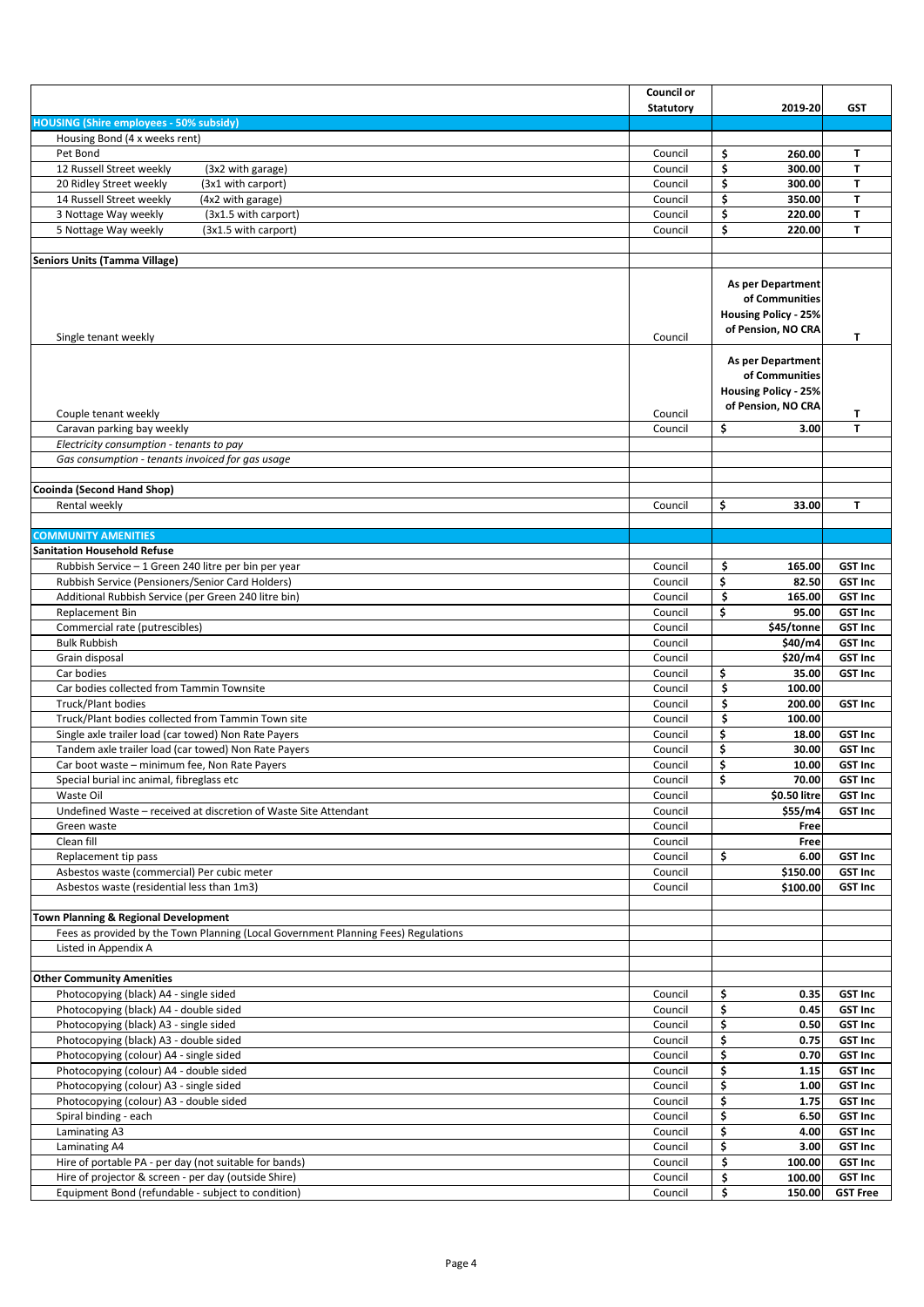|                                                                                        | <b>Council or</b> |              |                 |
|----------------------------------------------------------------------------------------|-------------------|--------------|-----------------|
|                                                                                        | <b>Statutory</b>  | 2019-20      | <b>GST</b>      |
| <b>Tammin Tabloid</b>                                                                  |                   |              |                 |
| <b>Colour Front Page</b>                                                               | Council           | \$<br>50.00  | <b>GST Inc</b>  |
| <b>B&amp;W Front Page</b>                                                              | Council           | \$<br>25.00  | <b>GST Inc</b>  |
| Full page                                                                              | Council           | \$<br>15.00  | <b>GST Inc</b>  |
| Half page                                                                              | Council           | \$<br>10.00  | <b>GST Inc</b>  |
| Quarter page                                                                           | Council           | \$<br>6.00   | <b>GST Inc</b>  |
| <b>Political Flyer</b>                                                                 | Council           | \$<br>15.00  | <b>GST Inc</b>  |
| Annual Subscriptions - Local per annum                                                 | Council           | \$<br>12.50  | <b>GST Inc</b>  |
| Annual Subscriptions - Outside per annum                                               | Council           | \$<br>25.00  | <b>GST Inc</b>  |
|                                                                                        |                   |              |                 |
| <b>Cemetery Fees</b>                                                                   |                   |              |                 |
| On application for a 'Form of Grant of Right of Burial' for                            |                   |              |                 |
| Land 2.4 metres x 1.2 metres                                                           | Council           | \$<br>25.00  | <b>GST Free</b> |
| Land 2.4 metres x 2.4 meters                                                           | Council           | \$<br>45.00  | <b>GST Free</b> |
| Land 2.4 metres x 3.6 meters                                                           | Council           | \$<br>50.00  | <b>GST Free</b> |
|                                                                                        |                   |              |                 |
| On application for an Order for burial, the following fees shall be payable in advance |                   |              |                 |
| In all Ground                                                                          |                   |              |                 |
| For interment in grave 1.8 metres deep                                                 | Council           | \$<br>900.00 | <b>GST Inc</b>  |
| For interment of any child under 12 years in grave 1.8 metres deep                     | Council           | \$<br>900.00 | <b>GST Inc</b>  |
| For interment of any stillborn child                                                   | Council           | \$<br>500.00 | <b>GST Inc</b>  |
| Additional fee for Interment on Weekends & Public Holiday                              | Council           | \$<br>625.00 | <b>GST Inc</b>  |
|                                                                                        |                   |              |                 |
| If graves are required to be sunk deeper than 1.8 metres, the following additional     |                   |              |                 |
| For an additional 300 millimetres                                                      | Council           | \$<br>125.00 | <b>GST Inc</b>  |
| For second additional 300 millimetres                                                  | Council           | \$<br>125.00 | <b>GST Inc</b>  |
| For additional 300 millimetres                                                         | Council           | \$<br>125.00 | <b>GST Inc</b>  |
|                                                                                        |                   |              |                 |
| Re-opening any grave                                                                   |                   |              |                 |
| For each interment                                                                     | Council           | \$<br>700.00 | <b>GST Inc</b>  |
| For each interment of a child under 12 years of age                                    | Council           | \$<br>700.00 | <b>GST Inc</b>  |
| For each interment of a stillborn child                                                | Council           | \$<br>700.00 | <b>GST Inc</b>  |
| For removal of edging tiles, plants, grass, shrubs, etc. (per hour)                    | Council           | \$<br>70.00  | <b>GST Inc</b>  |
|                                                                                        |                   |              |                 |
| Additional charges (where applicable)                                                  |                   |              |                 |
| Interment without due notice (all graves)                                              | Council           | \$<br>120.00 | <b>GST Inc</b>  |
| Interment not in usual hours Monday - Friday                                           | Council           | \$<br>120.00 | <b>GST Inc</b>  |
| For late arrival at cemetery gates of funeral                                          | Council           | \$<br>80.00  | <b>GST Inc</b>  |
| Re-opening grave for exhumation                                                        | Council           | \$<br>860.00 | <b>GST Inc</b>  |
| Re-opening grave for exhumation of child under 12 years of age                         | Council           | \$<br>860.00 | <b>GST Inc</b>  |
| Re-interment in new grave after exhumation                                             | Council           | \$<br>860.00 | <b>GST Inc</b>  |
| Re-interment in new grave after exhumation of child under 12                           | Council           | \$<br>450.00 | <b>GST Inc</b>  |
|                                                                                        |                   |              |                 |
| <b>Miscellaneous Charges</b>                                                           |                   |              |                 |
| Grave reservation fee                                                                  | Council           | \$<br>15.00  | <b>GST Inc</b>  |
| Permission to erect a headstone                                                        | Council           | \$<br>25.00  | <b>GST Free</b> |
| Permission to erect kerbing                                                            | Council           | \$<br>25.00  | <b>GST Free</b> |
| Permission to erect monument                                                           | Council           | \$<br>50.00  | <b>GST Free</b> |
| Permission to erect name plate                                                         | Council           | \$<br>25.00  | <b>GST Free</b> |
|                                                                                        |                   |              |                 |
| <b>Niche Wall</b>                                                                      |                   |              |                 |
| Cost for Council to inter ashes and place plaque                                       | Council           | \$<br>130.00 | <b>GST Inc</b>  |
| Cost if interment is not performed by Council                                          | Council           | \$<br>50.00  | <b>GST Inc</b>  |
| Niche Wall Reservation Fee                                                             | Council           | \$<br>15.00  | <b>GST Inc</b>  |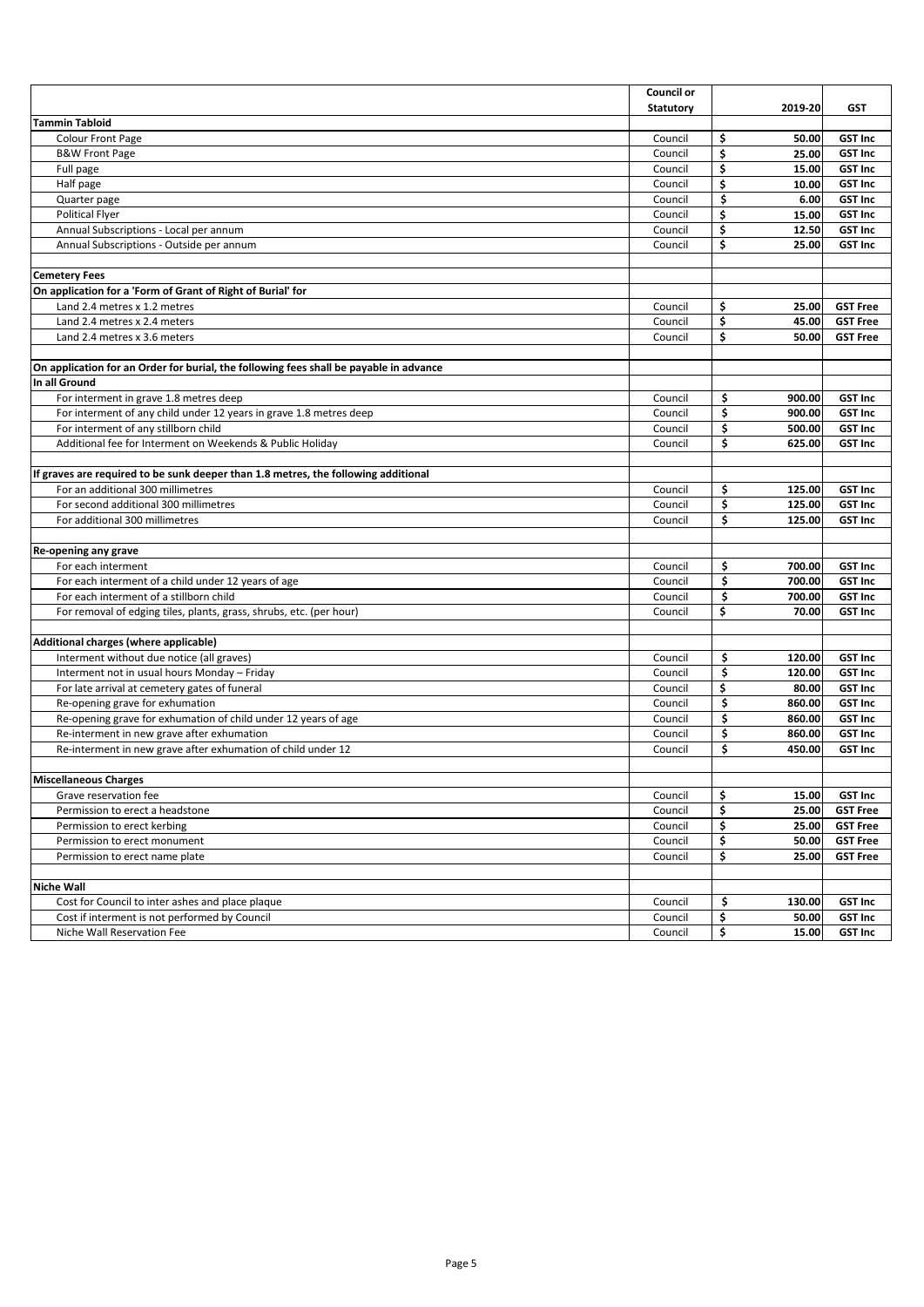|                                                                                                                                                                        | <b>Council or</b> |              |                |
|------------------------------------------------------------------------------------------------------------------------------------------------------------------------|-------------------|--------------|----------------|
|                                                                                                                                                                        | <b>Statutory</b>  | 2019-20      | <b>GST</b>     |
| <b>Community Bus Hire</b>                                                                                                                                              |                   |              |                |
| Fuel plus rate per kilometre                                                                                                                                           | per km + fuel     | \$<br>0.60   | <b>GST Inc</b> |
| Fuel plus rate per kilometre (Tammin Seniors Group)                                                                                                                    | per km + fuel     | \$<br>0.50   | <b>GST Inc</b> |
| Trailer (except Tammin Seniors Group)                                                                                                                                  | Council           | \$<br>30.00  | <b>GST Inc</b> |
| <b>Bond (Exception - Tammin Seniors Group)</b>                                                                                                                         | Council           | \$<br>200.00 | <b>GST Inc</b> |
|                                                                                                                                                                        |                   |              |                |
| <b>RECREATION AND CULTURE</b>                                                                                                                                          |                   |              |                |
| (Kadimy Kell / Donnan Park Pavilion / Kadjininy Kep (Town Hall - Full complex with kitchen & rubbish removal                                                           |                   |              |                |
| Full day                                                                                                                                                               | Council           | \$<br>220.00 | <b>GST Inc</b> |
| Half day                                                                                                                                                               | Council           | \$<br>110.00 | <b>GST Inc</b> |
|                                                                                                                                                                        |                   |              |                |
| <b>Meetings (No bond required)</b>                                                                                                                                     |                   |              |                |
| Full day                                                                                                                                                               | Council           | \$<br>25.00  | <b>GST Inc</b> |
| Half day                                                                                                                                                               | Council           | \$<br>15.00  | <b>GST Inc</b> |
|                                                                                                                                                                        |                   |              |                |
| <b>Lesser Hall Only</b>                                                                                                                                                |                   |              |                |
| Full day                                                                                                                                                               | Council           | \$<br>110.00 | <b>GST Inc</b> |
| Half day                                                                                                                                                               | Council           | \$<br>55.00  | <b>GST Inc</b> |
|                                                                                                                                                                        |                   |              |                |
| <b>Town Hall Kitchen Only</b>                                                                                                                                          |                   |              |                |
| Half day                                                                                                                                                               | Council           | \$<br>55.00  | <b>GST Inc</b> |
| Full day                                                                                                                                                               | Council           | \$<br>77.00  | <b>GST Inc</b> |
|                                                                                                                                                                        |                   |              |                |
| Trestle Hire (per table)                                                                                                                                               | Council           | \$<br>6.00   | <b>GST Inc</b> |
| Chair Hire (per stack of 10)                                                                                                                                           | Council           | \$<br>11.00  | <b>GST Inc</b> |
| Cutlery (per box 100)                                                                                                                                                  | Council           | \$<br>55.00  | <b>GST Inc</b> |
| Crockery (per 100 servings)                                                                                                                                            | Council           | \$<br>77.00  | <b>GST Inc</b> |
| <b>Glasses (Wine &amp; Normal)</b>                                                                                                                                     | Council           | \$<br>1.00   | <b>GST Inc</b> |
|                                                                                                                                                                        |                   |              |                |
| Zumba/Yoga/Dance/ Fitness classes (per class)                                                                                                                          | Council           | \$<br>15.00  | <b>GST Inc</b> |
|                                                                                                                                                                        |                   |              |                |
| Note 1: Rehearsals and decorating may take place free of charge up to 24 hours prior to the time hired unless the facility is booked.                                  |                   |              |                |
| Note 2: Tammin Seniors Group-50% of cost.                                                                                                                              |                   |              |                |
| Note 3: A bond not exceeding \$200.00 must be charged to all hirers prior to the event. Bond is refundable subject to condition.                                       |                   |              |                |
| Note 4: If required - setting up and setting down of tables and chairs is available, but hourly rates will be chargeable.                                              |                   |              |                |
| Note 5: Hirers are responsible for setting up, repacking chairs and cleaning. Excess cleaning is chargeable to the hirer. Cleaning is the responsibility of the hirer. |                   |              |                |
| Note 6: Tammin Primary School - 50% of cost (no bond required for use of Hall, Donnan Park Pavilion & Kep)                                                             |                   |              |                |
|                                                                                                                                                                        |                   |              |                |
| <b>Camping at Donnan Park</b>                                                                                                                                          |                   |              |                |
| (4 powered sites available)                                                                                                                                            |                   |              |                |
| Caravan powered site per week (2 people)                                                                                                                               | Council           | \$<br>65.00  | <b>GST Inc</b> |
| Caravan powered site per night (2 people)                                                                                                                              | Council           | \$<br>15.00  | <b>GST Inc</b> |
| Powered Tent site per week (2 people)                                                                                                                                  | Council           | \$<br>65.00  | <b>GST Inc</b> |
| Powered Tent site per night (2 people)                                                                                                                                 | Council           | \$<br>10.00  | <b>GST Inc</b> |
| Non- Powered Tent site per week (2 people)                                                                                                                             | Council           | \$<br>32.50  | <b>GST Inc</b> |
| Non-Powered Tent site per night (2 people)                                                                                                                             | Council           | \$<br>5.00   | <b>GST Inc</b> |
| Each additional person                                                                                                                                                 | Council           | \$<br>10.00  | <b>GST Inc</b> |
| <b>Camping Bond (long term only)</b>                                                                                                                                   | Council           | \$<br>100.00 | <b>GST Inc</b> |
|                                                                                                                                                                        |                   |              |                |
| Note 1: Fees include use of toilets and showers at Donnan Park                                                                                                         |                   |              |                |
|                                                                                                                                                                        |                   |              |                |
| Charge for Community Groups wishing to fundraise at Shire run events                                                                                                   |                   |              |                |
| Licensed Bar                                                                                                                                                           | Council           | \$<br>50.00  | <b>GST Inc</b> |
| <b>Food Stalls</b>                                                                                                                                                     | Council           | \$<br>20.00  | <b>GST Inc</b> |
| Food Stalls - Private Business                                                                                                                                         | Council           | \$<br>33.00  | <b>GST Inc</b> |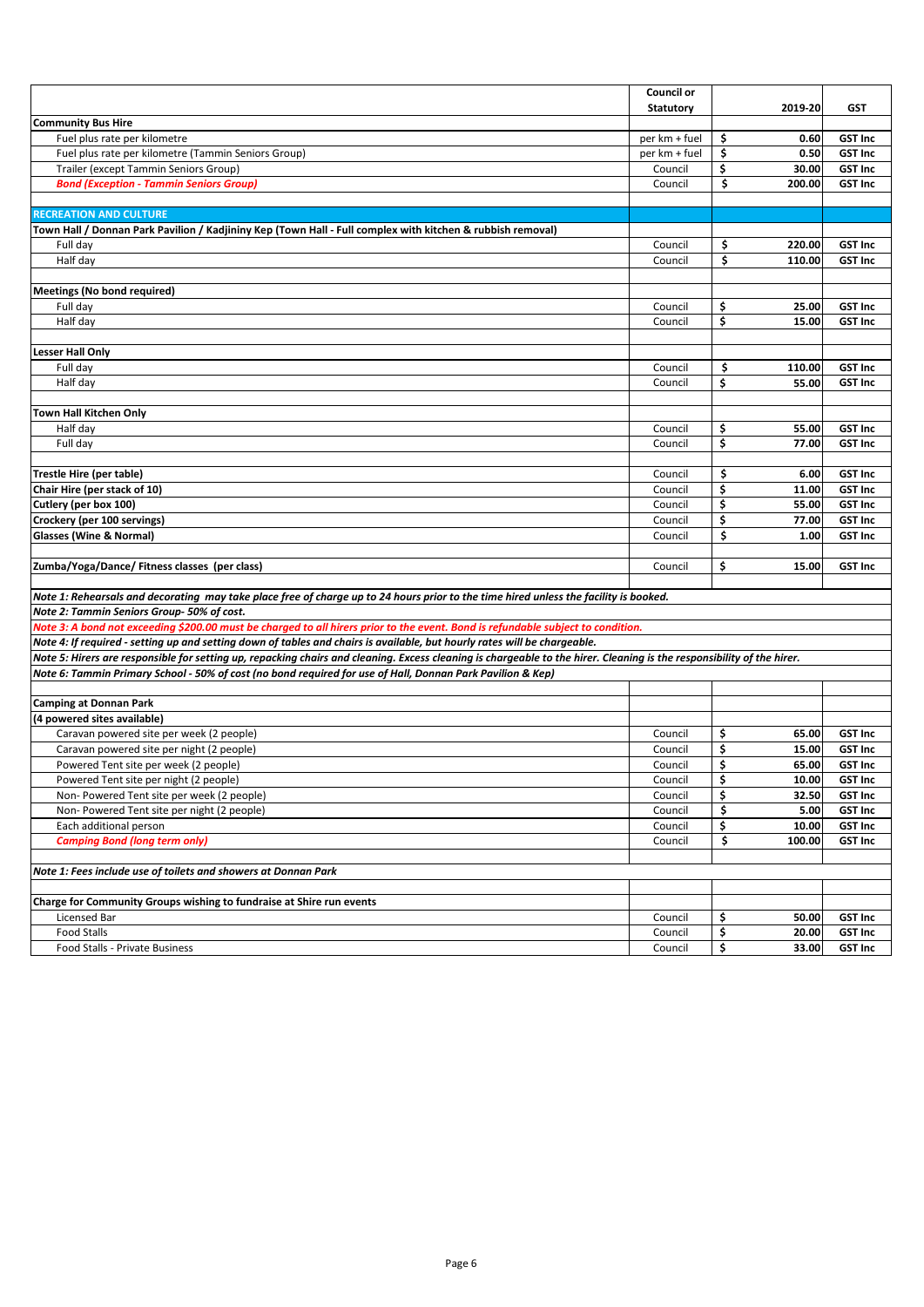|                                                                                               | Council or       |               |                 |
|-----------------------------------------------------------------------------------------------|------------------|---------------|-----------------|
|                                                                                               | <b>Statutory</b> | 2019-20       | <b>GST</b>      |
| <b>Annual Ground Rentals</b>                                                                  |                  |               |                 |
| <b>Tammin Cricket Club</b>                                                                    | Council          | \$<br>500.00  | <b>GST Inc</b>  |
| Kellerberrin/Tammin Football Club                                                             | Council          | \$<br>500.00  | <b>GST Inc</b>  |
| Tammin Hockey Club                                                                            | Council          | \$<br>500.00  | <b>GST Inc</b>  |
| <b>Tammin Primary School</b>                                                                  | Council          | \$<br>110.00  | <b>GST Inc</b>  |
| Tammin Golf Club (Peppercorn Lease)                                                           | Council          | \$<br>1.00    | <b>GST Inc</b>  |
| Tammin Bowling Club (Peppercorn Lease)                                                        | Council          | \$<br>1.00    | <b>GST Inc</b>  |
|                                                                                               |                  |               |                 |
| Oval - per day                                                                                |                  |               |                 |
| <b>Local Organisations</b>                                                                    | Council          | \$<br>70.00   | <b>GST Inc</b>  |
| Commercial Organisations other than local                                                     | Council          | \$<br>140.00  | <b>GST Inc</b>  |
| Circus - with Power                                                                           | Council          | \$<br>200.00  | <b>GST Inc</b>  |
| Circus - without Power                                                                        | Council          | \$<br>100.00  | <b>GST Inc</b>  |
| Bond (refundable- subject to condition)                                                       | Council          | \$<br>100.00  | <b>GST Inc</b>  |
| Fitness Class (per class)                                                                     | Council          | Ś<br>15.00    |                 |
|                                                                                               |                  |               |                 |
| Library                                                                                       |                  |               |                 |
| Lost and/or damaged item (Processing fee + actual replacement/repair cost from SLWA)          | Council          | \$<br>20.00   | <b>GST Inc</b>  |
|                                                                                               |                  |               |                 |
| <b>TRANSPORT - Other</b>                                                                      |                  |               |                 |
| Tammin Special Series Number Plates                                                           | Council          | \$.<br>300.00 | <b>GST Free</b> |
|                                                                                               |                  |               |                 |
| <b>ECONOMIC SERVICES - Other Economic Services</b>                                            |                  |               |                 |
| Standpipe water charges (all users)                                                           | Council          | \$<br>10.00   | <b>GST Free</b> |
|                                                                                               |                  |               |                 |
| <b>OTHER PROPERTY &amp; SERVICES</b>                                                          |                  |               |                 |
| Private works - Payment up front & subject to availability                                    |                  |               |                 |
| Wages charge out Rates (per hour)                                                             |                  |               |                 |
| Labour/ Operator - Outside Staff                                                              | Council          | \$<br>65.00   | <b>GST Inc</b>  |
| Labour - Leading Hand                                                                         | Council          | \$<br>80.00   | <b>GST Inc</b>  |
| Labour - Manager Works & Services                                                             | Council          | \$<br>110.00  | <b>GST Inc</b>  |
|                                                                                               |                  |               |                 |
| Plant Hire Charges (per hour incl operator) (Wet Hire Only) - Includes 20% Administration Fee |                  |               |                 |
| Komatsu Grader (TN6)                                                                          | Council          | \$<br>170.00  | <b>GST Inc</b>  |
| Luigong Loader (TN251)                                                                        | Council          | Ś<br>165.00   | <b>GST Inc</b>  |
| 12 Tonne Truck (6 wheeler) (TN302)                                                            | Council          | \$<br>130.00  | <b>GST Inc</b>  |
| 12 Tonne Truck & Side Tipper (TN2202)                                                         | Council          | \$<br>170.00  | <b>GST Inc</b>  |
| 6 Tonne Tipper Truck                                                                          | Council          | \$<br>80.00   | <b>GST Inc</b>  |
| Roller (multi tyred) (TN205)                                                                  | Council          | \$<br>130.00  | <b>GST Inc</b>  |
| CASE Tractor (TN848)                                                                          | Council          | \$<br>80.00   | <b>GST Inc</b>  |
| 3.5 Tonne Excavator (plus mobilisation truck 1hr @ \$80.00)                                   | Council          | \$<br>100.00  | <b>GST Inc</b>  |
| Track Loader (Bobcat) (1GCX771) (plus mobilisation truck 1hr @ \$80.00)                       | Council          | Ś<br>100.00   | <b>GST Inc</b>  |
| Brooms & Slashers (including CASE Tractor & Track Loader)                                     | Council          | \$<br>100.00  | <b>GST Inc</b>  |
| Hino truck 3.5 tonne flat tray (TN15)                                                         | Council          | \$<br>80.00   | <b>GST Inc</b>  |
| Ride on John Deere Mower                                                                      | Council          | \$<br>75.00   | <b>GST Inc</b>  |
| <b>Work Utes</b>                                                                              | Council          | \$<br>75.00   | <b>GST Inc</b>  |